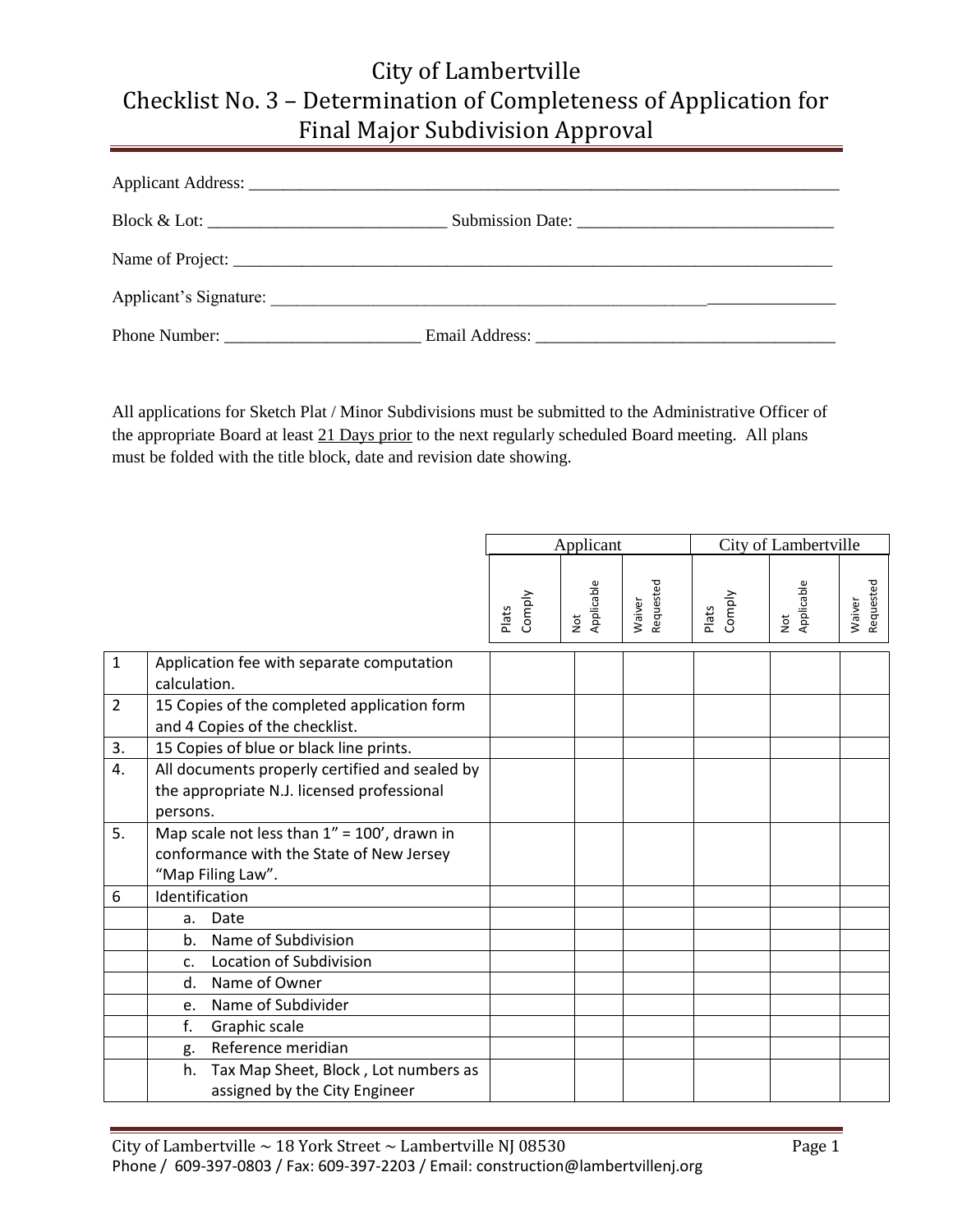## City of Lambertville Checklist No. 3 – Determination of Completeness of Application for Final Major Subdivision Approval

|                | Location & Description of monuments<br>i.                                  |  |  |  |
|----------------|----------------------------------------------------------------------------|--|--|--|
| $\overline{7}$ | All existing & proposed lot boundary &                                     |  |  |  |
|                | easement information shown with accurate                                   |  |  |  |
|                | bearings & distances to the nearest 1/100'. All                            |  |  |  |
|                | curves shall show radius, arc length, chord                                |  |  |  |
|                | bearing & distance, tangent & central angle.                               |  |  |  |
| 8              | Easements & other right of ways. Purpose &                                 |  |  |  |
|                | maintenance responsibilities must be stated                                |  |  |  |
|                | for all existing or proposed easements & right                             |  |  |  |
|                | of ways.                                                                   |  |  |  |
| 9              | Street names approved by the appropriate                                   |  |  |  |
|                | City agency.                                                               |  |  |  |
| 10.            | Metes & bounds description of all proposed                                 |  |  |  |
|                | roads / streets.                                                           |  |  |  |
| 11.            | Land reserved or dedicated to public use.                                  |  |  |  |
| 12.            | All existing & proposed easement areas & lot                               |  |  |  |
|                | areas must be indicated to the nearest square                              |  |  |  |
|                | foot.                                                                      |  |  |  |
| 13.            | Location & description of monumentation.                                   |  |  |  |
| 14.            | Certifications as indicated in the "Map Filing                             |  |  |  |
|                | Law"                                                                       |  |  |  |
| 15.            | In subdivision providing open space, the                                   |  |  |  |
|                | following will pertain:                                                    |  |  |  |
|                | Amount & location & proposed use of<br>а.                                  |  |  |  |
|                | common open space to be provided.                                          |  |  |  |
|                | The location & description of any<br>b.                                    |  |  |  |
|                | common facilities to be provided.                                          |  |  |  |
|                | Description of the Organization to be<br>c.<br>established for ownership & |  |  |  |
|                | maintenance of any common open                                             |  |  |  |
|                | space & common facilities.                                                 |  |  |  |
| 16             | Approval from the following:                                               |  |  |  |
|                | Hunterdon County Soil Conservation District                                |  |  |  |
|                | Hunterdon County Planning Board                                            |  |  |  |
|                | <b>D&amp;R Canal Commission</b>                                            |  |  |  |
|                | Other appropriate State Agencies                                           |  |  |  |
| 17             | As-built plans & profiles of all roads & utilities.                        |  |  |  |
|                | 4 Signed & sealed sets of prints along with one                            |  |  |  |
|                | set of reproducible mylars.                                                |  |  |  |
| 18             | Certification from Tax Collector that all taxes &                          |  |  |  |
|                | assessments on the property are paid.                                      |  |  |  |
|                |                                                                            |  |  |  |
|                |                                                                            |  |  |  |
|                |                                                                            |  |  |  |